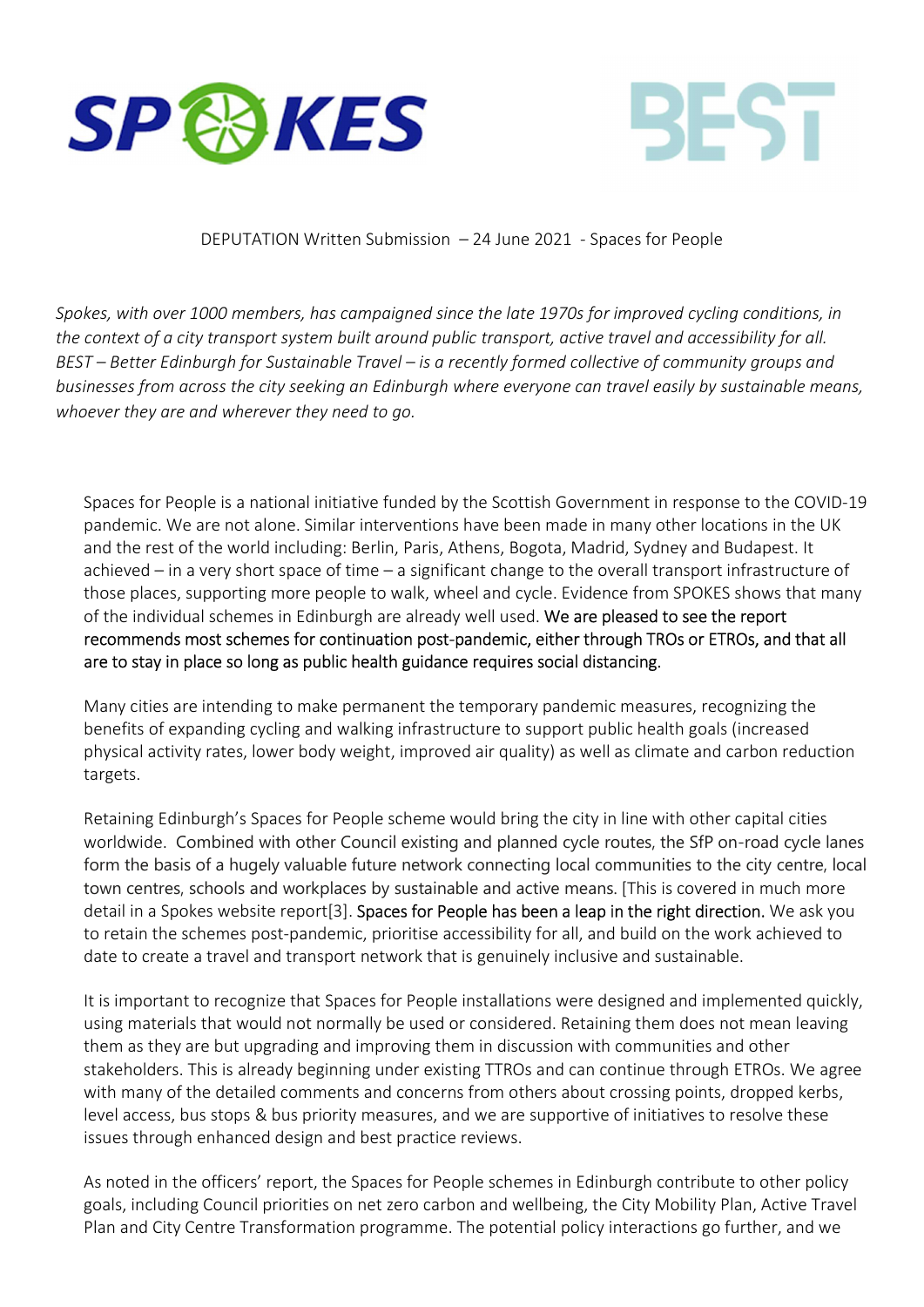note the obvious links to the city's air quality objectives, the Low Emission zone, Vision Zero Road Safety Plan[1], 20 minute neighbourhoods as well as national outcomes in the National Performance Framework[4] including: health – we are healthy and active; and, community – we live in communities that are inclusive, empowered, resilient and safe.

There is extensive evidence that women are disproportionately discouraged from cycling by traffic conditions. High quality infrastructure is also essential for adapted cycles (e.g. handcycles, trikes, wheelchair tandems) and those with children as passengers (e.g. cargobikes, or child trailers). And, according to Edinburgh and Lothian Regional Equality Council, cycling on our roads can be particularly daunting for ethnic minorities, migrants, refugees, and asylum seekers. Improved infrastructure, including segregated bike lanes, pavement extensions, controlled junctions, traffic filters and road calming, increases equal access to active travel as it makes it safer for everyone to ride.

Although there has been a high volume of consultation responses to the SfP scheme, none of this feedback explicitly includes the voices of any of the 80,000 children who live in the city, and the impact on children was not considered within the report. We think it is important that children's views are taken into account [5], and we were delighted to see and hear from children in the deputations made to TEC on 17 June 2021. Spokes and BEST are pleased to see broad support for the School Streets schemes and a wider programme of retention and development in the report. We strongly support extended measures around individual schools, as well as safe (low-traffic) routes through each school catchment and beyond, and see this as a key intervention in children's safety, well-being and education. We welcome the proposed amendment to seek the views of young people/children in future reports.

In the SfP report, the technical assessment of impacts on businesses focusses on the arrangement of customer parking and delivery bays. We note that a growing number of businesses in Edinburgh use bikes and cargobikes for deliveries/servicing[2] and this possibility is not mentioned either as a potential benefit of SfP measures or within potential future delivery/servicing options. This is particularly pertinent to the arrangement on George IV bridge where servicing difficulties have been noted. We ask you to consider additional managed logistical hubs like those utilised for the Trams To Newhaven project. This would support businesses as they adapt and align themselves to the sustainable transport hierarchy.

It is very disappointing that most of the shopping street measures are suggested for removal. Many footway widenings are well used, as are the few cycling measures in shopping streets, such as the uphill cycle lanes in Broughton St and Morningside Road. We urge the Council to give officers flexibility to assess and retain those shopping street measures which are useful. These should be seen as stepping stones towards broader policy goals for place-making in those locations, with SfP viewed as interim/temporary intervention rather than a final design.

The report notes some locations where there are practical challenges for wheelchair users when parking or using taxis, for example where it is not possible to gain direct kerb access. We agree that this is an important issue and suggest that workable design solutions (that do not involve removal of safe cycling infrastructure) should be sought based on best practice from other cities and input from relevant partners. We expect to see detailed and specific engagement with disabled people, including disabled cyclists, on all schemes to ensure access for all. Of course, blue badge holders should be able to park easily in shopping streets and we expect the council to work with disabled car users to ensure their needs are met.

As the Spaces for People installations evolve, all redesign must be done in line with the sustainable transport hierarchy and best practice. Protected cycle lanes are more effective if people can rely on them to be clear of parked vehicles, and obstructions are a particular issue for nervous cyclists or people